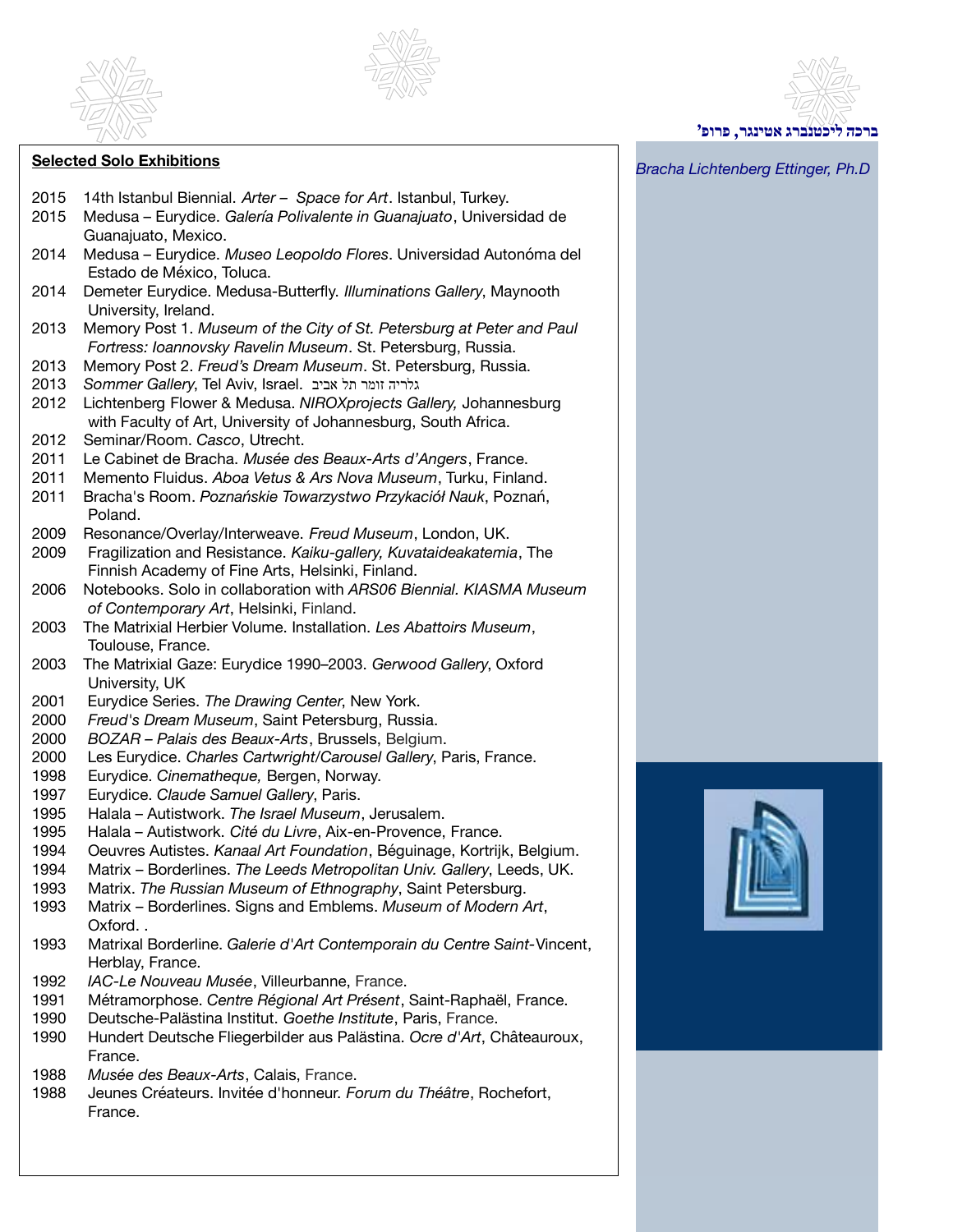- 1987 Moyens de transport Album de famille. *Centre G. Pompidou*, Paris,
- 1987 *Moltkerei Werkstatt*, Köln, Germany.
- 1987 *Sara Levy Gallery*, Tel Aviv.
- 1985 Journée Jeunes Créateurs. Selection *Art Press*. *Forain Gallery*, Paris.
- 1984 *Diagonale Éspace Critique*, Paris.
- 1983 Visite d'atelier: Studio Visits Project. Selected by *CNAC Centre G. Pompidou*, Paris.

## **Duo or trio exhibitions**

- 2010 Alma Matrix. Bracha L. Ettinger and Ria Verhaeghe. *Fundació Antoni Tàpies*, Barcelona, Spain.
- 1996 Doctor and Patient Memory and Amnesia. Bracha L. Ettinger and Sergei "Africa" Bugayev. *Museum of Art*, Pori, Finland.
- 1986 Matière et Mémoire. Bracha Ettinger, Eric Fonteneau, William MacKendree. *Isy Brachot Gallery*, Paris.
- 1984 Pink Government in Exile. Bracha L. Ettinger and Hella Santarossa. *Public Press*, Düsseldorf, Germany.

# **Selected group exhibitions**

- 2014 In the Heart of the Country, continue. *Museum of Modern Art*, Warsaw.
- 2013 In the Heart of the Country: The collection of the *Museum of Modern Art, Warsaw* / *Muzeum Sztuki Nowoczesnej w Warszawie*, Poland.
- 2013 ὕλη De naamloze vorm / The Nameless Form. *Roger Raveel Museum*, Machelen, Belgian.
- 2013 One Painting. *Rietfeld Academy*, Amsterdam.
- 2012 The Hidden Mother. *l'Atelier Rouart*, Paris, France.
- 2012 Transmission Body Archive. Kassel.
- 2012 Mahane Tziur (Painting Camp) n.5. *Tahanat Ramle Contemporary Art*, , , מחנה ציור תחנת אמנות בת זמננו רמלה .Isreal ,Ramle
- 2011 ELLES [elles@centrepompidou]. Continue. *Centre G. Pompidou*, Paris.
- 2011 Boat. *Riverbank*, Turku, Finland.
- 2010 ELLES. *Centre G. Pompidou*, Paris.
- 2010 Les choses perdus. *Vegas Gallery*, London, UK.
- 2008 Eventually we'll die: Young Art in Israel of the Nineties. *Museum of* . ובסוף נמות אמנות צעירה בשנות התשעים .Israel ,Herzliya ,*Art Contemporary* בישראל. 60 שנות אמנות בישראל: העשור החמישי. מוזיאון הרצליה לאמנות עכשווית
- 2008 Trans-scapes of Langs-schappen. *Lokaal 01*, Antwerp, Belgium.
- 2006 Gorge(l). *The Royal Museum of Fine Arts*, Antwerp, Belgium.
- 2006 Migratory Aesthetics. *University of Leeds Art Gallery*, Leeds, UK.
- 2003 Aletheia The Real of Concealment. *Konstmuseum*. Göteborgs, Sweden.
- 2002 Fondation Camille collection. *Hotel de Ville*, Paris.
- 2000 On permanent show. Installation at *Freud's Dream Museum*, Saint Petersburg, Russia.
- 1999 Interarchive, *Kunstraum der Universität*, Lüneburg, Germany.
- 1999 La Ville, le Jardin, la Mémoire. *Villa Medici*, Rome, Italy.
- 1999 Voices from Here and There (Mar'ee Makom, Mar'ee Adam). *Israel* Museum, Jerusalem.

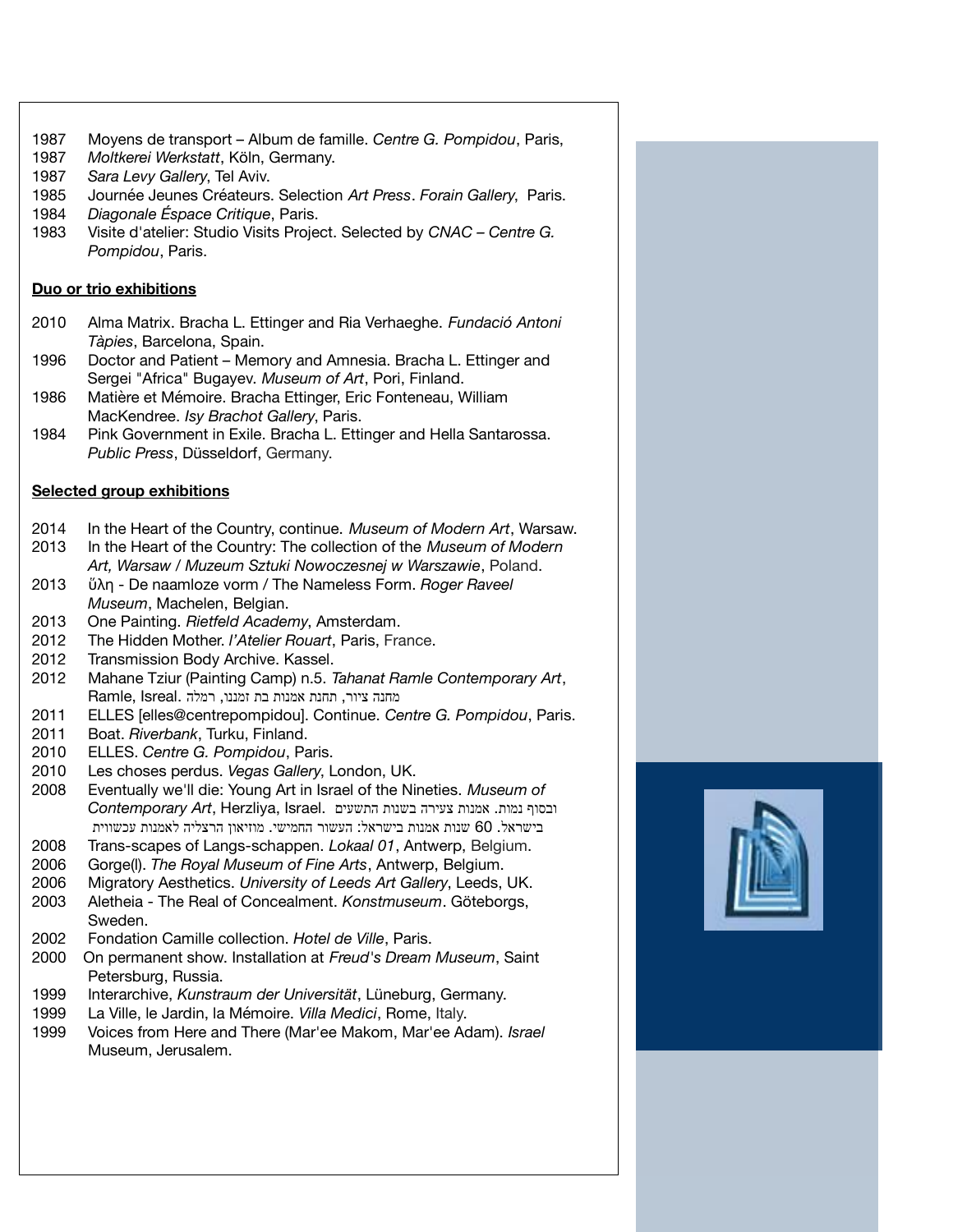| 1998 | Women Artists in Israeli Art, 1948–1998. Haifa Museum of Art, Israel.     |
|------|---------------------------------------------------------------------------|
| 1998 | Denkbilder-Images pensées. Carousel/Charles Cartwright Gallery,           |
|      | Paris.                                                                    |
|      |                                                                           |
| 1998 | Maeght Gallery, Barcelone, Spain.                                         |
| 1997 | Face à l'Histoire. Continue, Centre G. Pompidou, Paris.                   |
| 1997 | Inside the Visible. Art Gallery of Western Australia, Perth, Australia.   |
| 1997 | Kabinet. Stedelijk Museum, Amsterdam, Netherland.                         |
| 1997 | Oh Mama. Ramat Gan Museum for Israeli Art, Ramat-Gan, Israel.             |
| 1997 | Fondation Camille collection. Maison de la Culture Côtes de Neiges,       |
|      | Montréal, Canada.                                                         |
| 1997 | Fondation Camille collection. Musée départemental d'Épinal, France.       |
|      |                                                                           |
| 1997 | Body, Art Gallery of New South Wales, Sydney, Australia.                  |
| 1996 | Face à l'Histoire, Centre G. Pompidou, Paris.                             |
| 1996 | Inside the Visible, Institute of Contemporary Art, Boston.                |
| 1996 | Inside the Visible. National Museum for Women in the Arts, Washington.    |
| 1996 | Inside the Visible. Whitechapel, London, UK.                              |
| 1994 | Quelles Hystéries. École des Beaux-Arts, Rennes, France.                  |
| 1994 | Art-focus. Daphna Naor's Place for Contemporary Art, Jerusalem,           |
|      | ארט-פוקוס, מקום לאמנות עכשוית דפנה נאור ירושלים .Israel                   |
| 1994 | Reminiscences and Obsession. Artists' House, Jerusalem, Israel.           |
| 1993 | Public and Private: Secrets Must Circulate. Stills, Newcastle             |
| 1993 | Public and Private: Secrets Must Circulate. Institut Français d'Écossé,   |
|      |                                                                           |
|      | Edinburgh, Scotland.                                                      |
| 1993 | Signatures de Femmes. L'Église Saint Jacques, Lisieux, France.            |
| 1993 | Touching Words, Line, Form. Mishkenot Sha'ananim, Jerusalem, Israel.      |
| 1992 | Artist's-Book Matrix et le voyage à Jérusalem de C.B. Salon du Livre,     |
|      | Grand Palais, Paris, France.                                              |
| 1992 | Paysage en exergue. FRAC-Centre collection. Espace Art Brenne, Le         |
|      | Blanc, France.                                                            |
| 1991 | Routes of Wandering. The Israel Museum, Jerusalem, Israel.                |
| 1991 | Israeli Art Now: An Extensive Presentation. Tel Aviv Museum of Art.       |
|      | .אמנות ישראלית עכשיו, מוזיאון תל אביב לאמנות                              |
| 1991 | Rétrospectives des grands prix Wizo 1981-1991. Mann Gallery, Paris.       |
|      |                                                                           |
| 1991 | MSF. Musée d'Art Contemporain, Dunkerque, France.                         |
| 1990 | Feminine Presence, Tel Aviv Museum of Art, Tel Aviv, Israel.              |
| 1990 | Fort-de-France. DRAC, Martinique.                                         |
| 1989 | l <sup>e</sup> Biennale Internationale de Jeune Peinture. Cannes, France  |
| 1989 | Biennale Internationale de Jeune Peinture. Museum of Gerone, Spain.       |
| 1989 | Charles Cartwright Gallery, Paris.                                        |
| 1988 | Lauriers Wizo. Guigné Gallery, Paris.                                     |
| 1987 | Collection de la Fondation Camille. Frau Museum, Bonn, Germany.           |
| 1987 | Collection de la Fondation Camille. Musée Sainte-Croix, Poitiers, France. |
| 1987 | Fondation Camille collection. Musée Sainte-Croix, Poitiers.               |
| 1987 | Salon d'octobre. Théâtre Municipal, Brive, France.                        |
|      |                                                                           |
| 1987 | Échange culturel franco-danois. Kvinde Museum, Aarhus, Denmark.           |
| 1986 | Carte blanche à Marcelin Pleynet. Façade Gallery, Paris.                  |
| 1986 | Collection de la Fondation Camille. Trianon de Bagatelle, Boulogne.       |
| 1986 | Kulture 90. Jagenberg-Gelände, Düsseldorf, Germany.                       |
| 1985 | Émergence. Entrepôt Lainé Museum, Bordeaux, France.                       |
| 1985 | Le Matiérisme Aujourd'hui. Galerie Antiope, Paris, France.                |
| 1985 | 10 jeunes pour demain. Maison de la Culture, Amiens, France.              |
|      |                                                                           |
|      |                                                                           |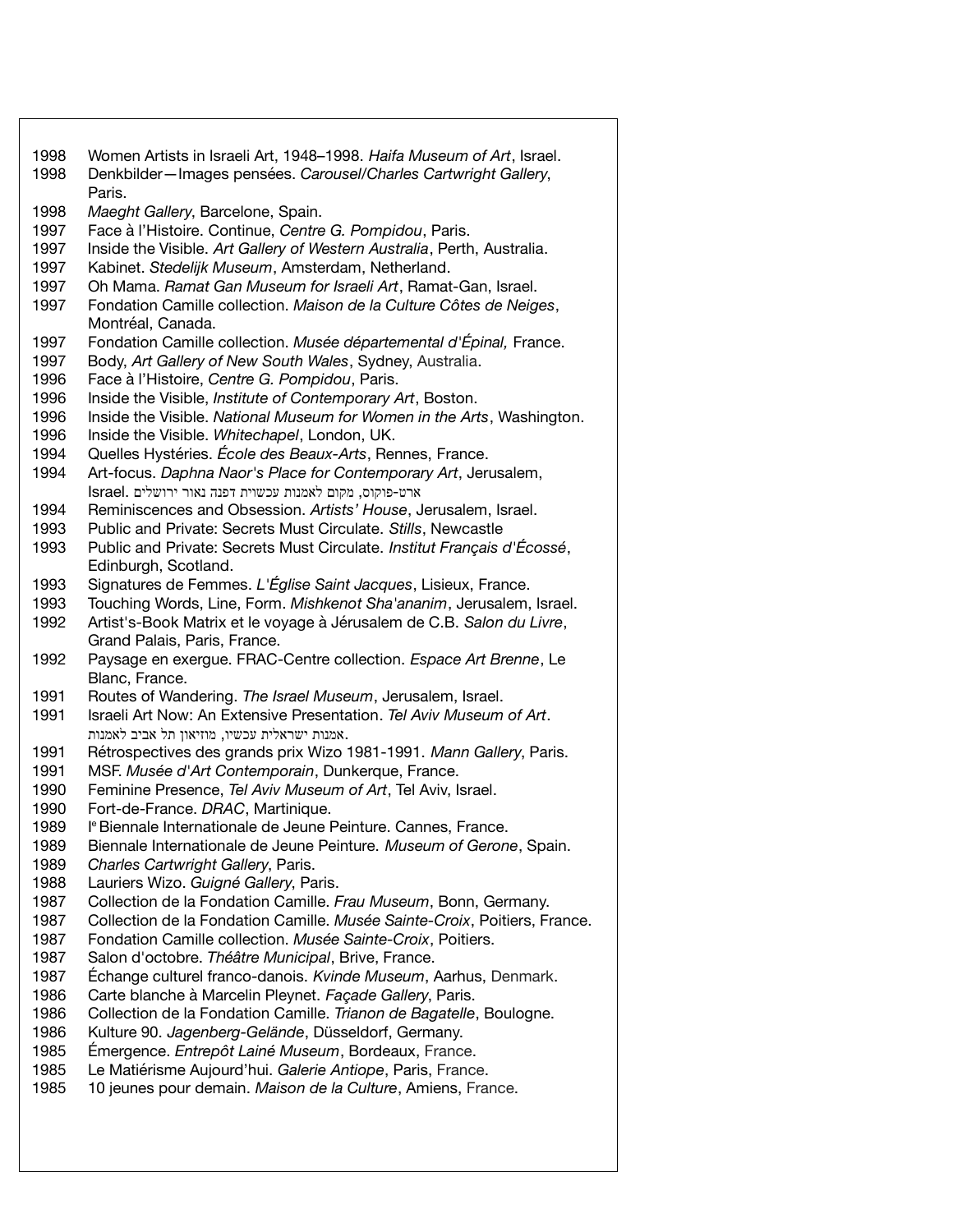| 1984                                                                                                                                                                                                                                                                                                                                                                             | 16e Festival International de la Peinture. Château-Musée de Cagnes<br>-sur-Mer, France.                                                                                                                                                            |  |
|----------------------------------------------------------------------------------------------------------------------------------------------------------------------------------------------------------------------------------------------------------------------------------------------------------------------------------------------------------------------------------|----------------------------------------------------------------------------------------------------------------------------------------------------------------------------------------------------------------------------------------------------|--|
| 1984                                                                                                                                                                                                                                                                                                                                                                             | Prix de Peinture Jeanne Gatineau. Galerie Mansart, Bibliothèque<br>Nationale, Paris.                                                                                                                                                               |  |
| 1984<br>1984                                                                                                                                                                                                                                                                                                                                                                     | Le Dessin Gallery, Paris.<br>Neue Kunst in der Philharmonie. Berliner Philharmonische Orchester<br>Hall, Berlin, Germany.                                                                                                                          |  |
| 1983                                                                                                                                                                                                                                                                                                                                                                             | Rencontre Jeunes Artistes Art Contemporain-AREA, Halles de                                                                                                                                                                                         |  |
| 1983                                                                                                                                                                                                                                                                                                                                                                             | l'Albinque & Musée Goya, Castres, France.<br>Art Contemporain. Centre Culturel Jules Vallès, La Ricamarie, Saint-<br>Étienne, France.                                                                                                              |  |
| 1983<br>1982                                                                                                                                                                                                                                                                                                                                                                     | Alternativa III. Cultural Centre, Almada, Portugal.<br>XXII <sup>e</sup> Biennale de Paris: Lieux d'artistes. Selection: Diagonale Éspace<br>Critique, Paris.                                                                                      |  |
|                                                                                                                                                                                                                                                                                                                                                                                  | <b>Publications: Books</b>                                                                                                                                                                                                                         |  |
|                                                                                                                                                                                                                                                                                                                                                                                  | Ettinger, B. L. (2016) Matrixial Subjectivity. Edited by Anna Johnson and Griselda<br>Pollock. 2 Volumes. Basingstoke: Palgrave MacMillan (forthcoming).                                                                                           |  |
| Ettinger, B. L. (2015) And My Heart Wound-Space. Artist's-book published on the<br>occasion of the 14 Istanbul Biennial. Including articles section edited by Leah Abir.<br>Leeds: Wild Pansy Press. 2015. Texts by Andrew Benjamin, Nicolas Bourriaud,<br>Christine Buci-Glucksmann, Carolyn Christov-Bakargiev, Ruth Kara, Griselda<br>Pollock, Tina Kinsella, Oded Wolkstein. |                                                                                                                                                                                                                                                    |  |
| Ettinger, B. L., Wagner, J. (2014) Thrown. Poems by James Wagner to Paintings<br>by Bracha L. Ettinger. There Press.                                                                                                                                                                                                                                                             |                                                                                                                                                                                                                                                    |  |
| Ettinger, B. L. (2009) Yhdessatuotanto. Translated by Akseli Virtanen et<br>al.<br>Helsinki, Finland: Tutkijaliitto (Polemos-sarja).                                                                                                                                                                                                                                             |                                                                                                                                                                                                                                                    |  |
| Ettinger, B. L. (2006) The Matrixial Borderspace. Minneapolis: University of<br>Minnesota Press.                                                                                                                                                                                                                                                                                 |                                                                                                                                                                                                                                                    |  |
| Bruno, P., Ettinger, B. L. (2003) Herbier Volume. Poetry by Pierre Bruno, to<br>paintings by B. L. E. (English/French). Brax: Cahier de l'atelier.                                                                                                                                                                                                                               |                                                                                                                                                                                                                                                    |  |
| Ettinger, B. L. (2000) Régard et éspace-de-bord matrixiels. Brussels: La Lettre<br>Volée.                                                                                                                                                                                                                                                                                        |                                                                                                                                                                                                                                                    |  |
|                                                                                                                                                                                                                                                                                                                                                                                  | Ettinger, B. L. (1995) The Matrixial Gaze. Feminist Arts & Histories Network – Dept.<br>of Fine Art, Leeds University, England.<br>Reprinted in: Drawing Papers, nº 24, 2001.<br>Reprinted in: The Matrixial Borderspace, ibid.                    |  |
| 2000.                                                                                                                                                                                                                                                                                                                                                                            | Ettinger, B. L. (1993) Matrix. Halal(a) - Lapsus. Notes on Painting, 1985-1992.<br>Translated by Joseph Simas. MOMA Oxford.<br>Reprinted in: Bracha Lichtenberg Ettinger: Artworking 1985-1999, Gent:<br>Ludion & Brussels: Palais des beaux-arts, |  |
|                                                                                                                                                                                                                                                                                                                                                                                  | Ettinger, B. L., Edmond Jabès (1993) A Threshold Where We are Afraid.<br>[Conversation] Limited edition. MOMA Oxford.                                                                                                                              |  |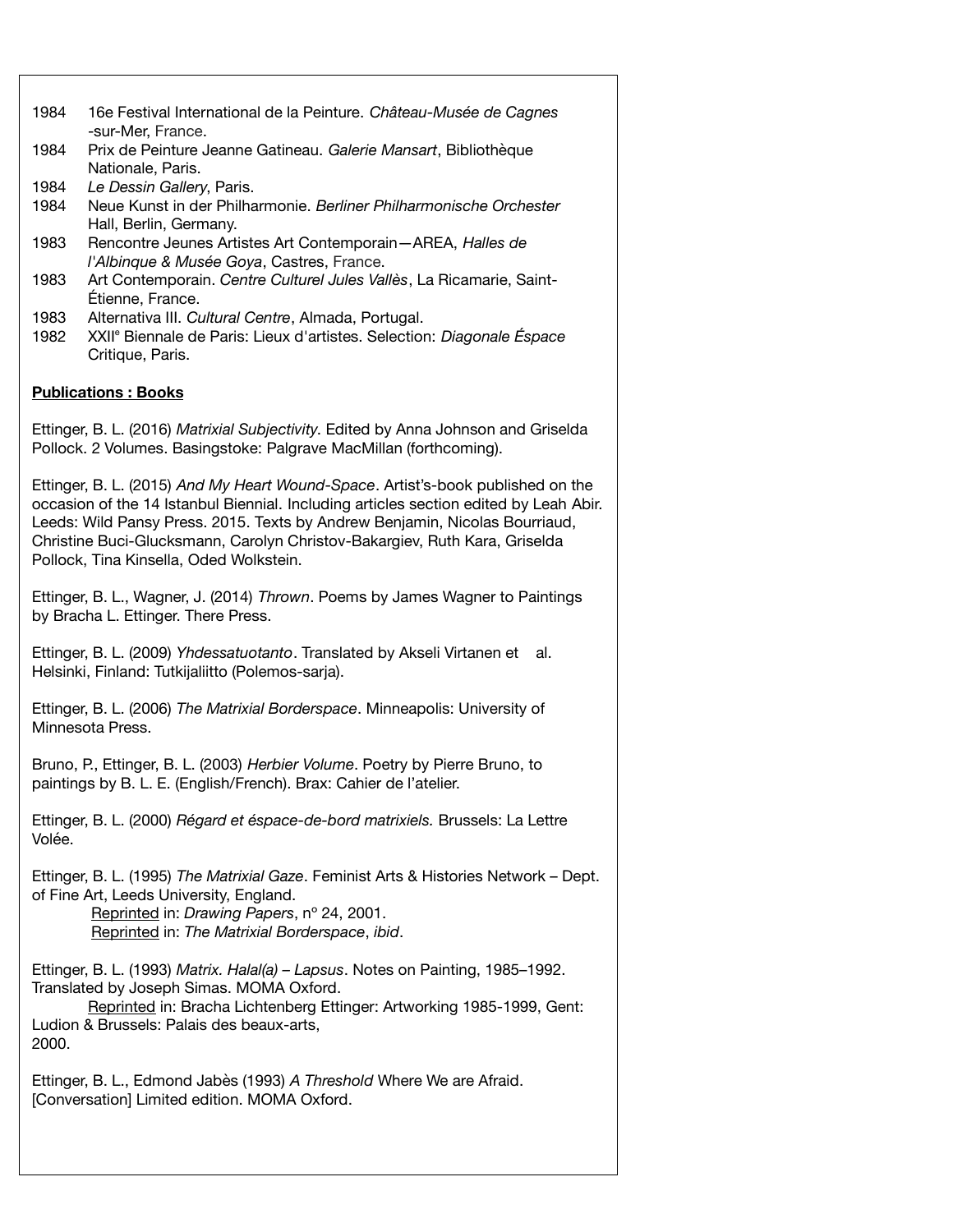Ettinger, B. L., Emmanuel Lévinas (1993) *Time is the* Breath of the Spirit. [Conversation] Limited edition. MOMA Oxford.

Ettinger, B. L. (1991) *Matrix et le Voyage à Jerusalem de C.B.* [Conversation with Christhian Boltanski 1989, photographs 1990, notebook fragments 1985-1989]. Limited edition of 18 Artist's books.

### **Publications : Articles**

Ettinger, B. L. (2016) "Laius Complex and Shocks of Maternality. Reading Franz Kafka and Sylvia Plath." In: *Interdisciplinary Handbook of Trauma and Culture*. Edited by Yochai Ataria, David Gurevitz, Haviva Pedaya, Yuval Neria. New York and Heidelberg: Springer, forthcoming.

Ettinger, B. L. (2015) "Carriance, Copoiesis and the Subreal." In: *Saltwater. Theory of Thought* Forms. 14th Istanbul Biennial Catalogue. Edited by Carolyn Christov Bokargiev, 2015. Printed also in: And My Heart Wound-Space. Ibid. 2015. 343- 352.

Ettinger, B. L. (2015) "And My Heart, Wound-Space With-in Me. The Space of Carriance." In: Bracha L. Ettinger. *And My Heart Wound-Space*. Artist's-book for 14<sup>th</sup> Istanbul Biennial. Leeds: Wild Pansy Press. 2015. 353-367.

Ettinger, B. L. (2015) "Laius Complex." *Los Angeles Review of Books*, Philosophy / Critical Theory section. 2015.

Ettinger, B. L. (2014) *"Demeter-Persephone Complex, Entangled Aerials of the Psyche and* Sylvia Plath." ESC Journal, 40.1:Hysteria Manifest, 2014.

Ettinger, B. L. (2013) "The Matrixial Uncanny, Flashes of Co/in-habit(u)ation and the Home-affect. [Hebrew]. Proceedings of History and Theory, Bezalel. Online Web

Journal, nº 27, 2013 (On the Uncanny). March 2013. ה' אלביתי' הרחמי .הבזקים של התבייתות -יחד ואַפֵּקְט ה'ביתי'. הפרוטוקולים של היסטוריה ותיאוריה, בצלאל .גיליון מספר 27 – האלביתי, מרץ 2013  [< http://bezalel.secured.co.il/zope/home/he/1363957903/1363958674 >](http://bezalel.secured.co.il/zope/home/he/1363957903/1363958674)

Ettinger, B. L. (2012) Ko-Poiesis." In: Susanne Leeb, ed, *Materialität der Diagramme. Kunst und Theorie*. Berlin: b\_books (series PoLYpeN) 2012. 215-230.

Ettinger, B. L. (2012) "No Title Yet Eurydice". *Phasis*. European Journal of Philosophy. February, 2012. "L'art comme transport-station du trauma". Trans. to French: Dimitra Douskos. 215-233. *L'unebevue,* nº 30, 2012. Images 234-245.

Ettinger, B. L. (2011) "The Sublime and Beauty Beyond Uncanny Anxiety." In: Dombois, Florian, Mareis, Claudia, Meta Bauer, Ute, Schwab, Michael, eds. *Intellectual Birdhouse: Art Practice as Research*. London: Koenig, 2011.205-231.

Ettinger, B. L. (2011) "Art and Healing Matrixial Transference Between the Aesthetical and the Ethical."

I n Polish in: *Wolę oko,* nº 1, 2011.

Reprinted in: Bracha L. Ettinger, *And My Heart Wound-Space*. *Ibid*. 2015. 373-378.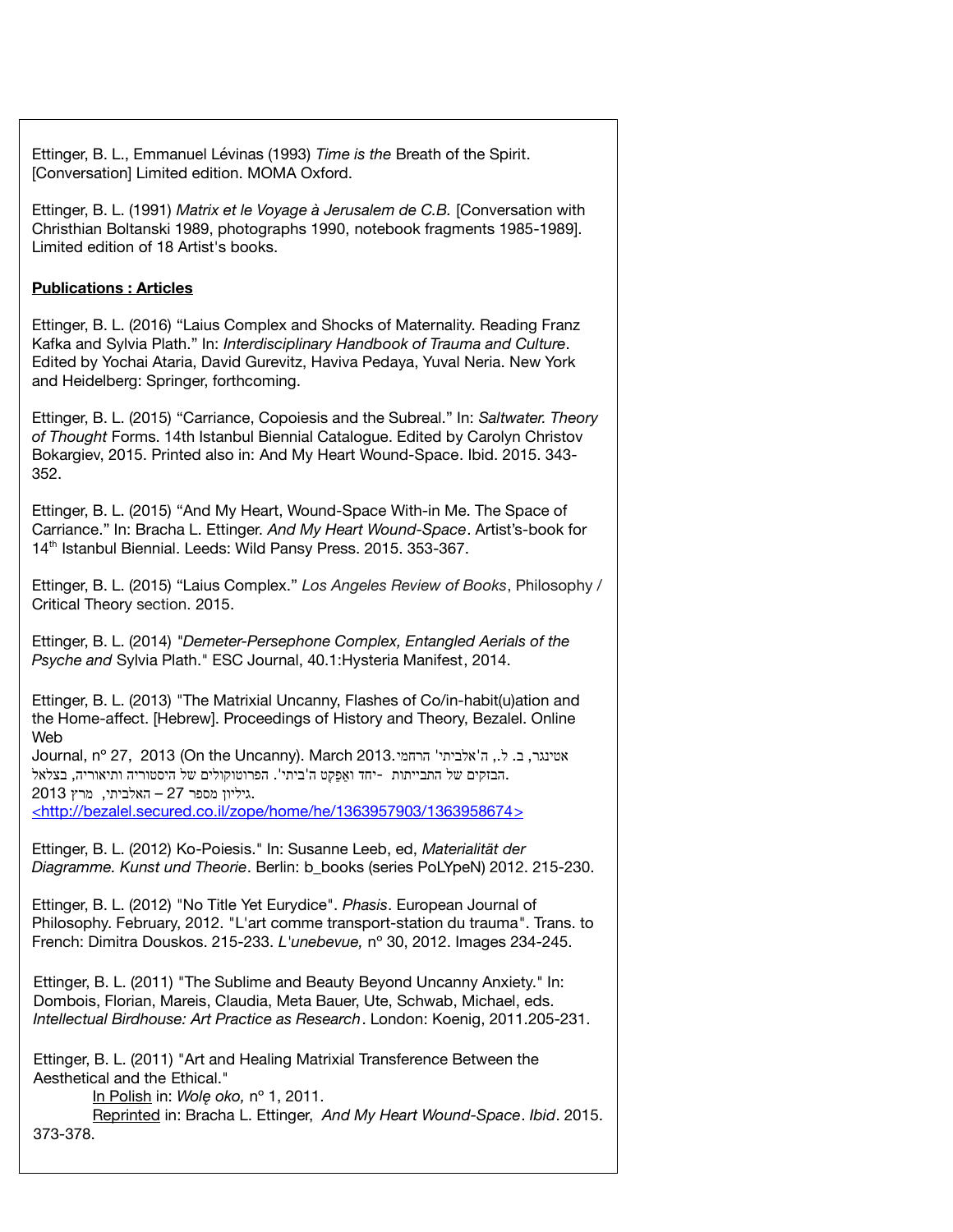Ettinger, B. L. (2011) "(M)Other Re-spect. Maternal Subjectivity, the Ready-made mother-monster and the Ethics of Respecting." *Mamsie* – *Studies in the Maternal,* nº 3, e- Journal. London: Birkbeck University, 2010. [<http://www.mamsie.bbk.ac.uk/mother\\_respect.html>](http://www.mamsie.bbk.ac.uk/mother_respect.html) In Polish: Podmiotowose matczyna, ready-made matko-potwor i etyka szacunku". *Czaskultury* 4/2011: 90-108. Ettinger, B. L. (2011) "Uncanny Awe, Uncanny Compassion and Matrixial Transjectivity beyond Uncanny Anxiety" *FLS*, Volume XXXVIII, 2011. Ettinger, B. L. (2011) "Beyond Uncanny Anxiety: Uncanny Awe, Uncanny Compassion and Matrixial Borderlinking. [Heb]. *Proceedings of History and Theory*, Bezalel. *Online Web Journal,* nº 22, 2011.(*On Sensuality in Art*). October אטינגר, ב. ל., מעבר לחרדת המאויים: מאויים היראה, מאויים החמלה וחיבוריות-גבול מטריקסיאלית  *הפרוטוקולים של היסטוריה ותיאוריה,* גליון מס 22 - *על החושני באמנות*. בצלאל ירושלים , , 2011 [< http://bezalel.secured.co.il/zope/home/he/1315639275/1315656227 >](http://bezalel.secured.co.il/zope/home/he/1315639275/1315656227) Ettinger, B. L. (2011) "Copoiesis." (2005) in German. In: Leeb,Susanne, ed. *Materialität der Diagramme. Kunst und Theorie.* Berlin: b\_books, 2011. Ettinger, B. L. (2010) "Antigone with(out) Jocaste." In: Wilmer, S. E., and Zukauskaite, Audrone, eds. *Interrogating Antigone*. Oxford: Oxford University Press, 2010. 212–228. Ettinger, B. L. (2010) "Communicaring: Reflexion around *Hiroshima mon amour*." In: Zohar, Ettinger, B. L. (2010) Ayelet, ed. *PostGender*. Newcastle upon Tyne: Cambridge Scholars Publishing, 2010. 251–275. Ettinger, B. L. (2010) "Transgressing with-in-to the feminine." Reprinted in: Söderbäck, Fanny, ed. *Feminist Readings of Antigone*. New York: SUNY Press, 2010. Ettinger, B. L. (2009) "Fragilization and Resistance." In: Nauha, Tero, and Virtanen, Akseli, eds. *Bracha L. Ettinger: Fragilization and Resistance*. Helsinki: Finnish Academy of Fine Arts with Aivojen yhteistyo, 2009. Reprinted in: Studies in The Maternal, nº 2, 2009. < http://www.mamsie.bbk.ac.uk/back\_issues/issue\_two/ettinger.html> Ettinger, B. L. (2009) "Schechina." *Mamsie – Studies in the Maternal*, nº 2, 2009. < http://www.mamsie.bbk.ac.uk/back\_issues/issue\_two/ettinger.html> Ettinger, B. L. (2009) Text fragments with photographs from the Archive, Section: *Brother's Photos – Borderline Checkpoints – Machsomwatch*. In: Internet project *Under Fire* 3, organized by Jordan Crandall. International Biennial of Contemporary Art of Seville. Ettinger, B. L. (2008) "Imprints of Fragility, Fascinance and Resistance." In: *Young*

*Art in Israel* of the Nineties. Exh. cat. Herzliya Museum of Contemporary Art, 2008. , . ,. אטינגר ב ל עקבות השבירות 250.–248 ;65–59 ההיקסמות והמרי. *. ששים שנות אמנות בישראל שנות התשעים*. מוזיאון הרצליה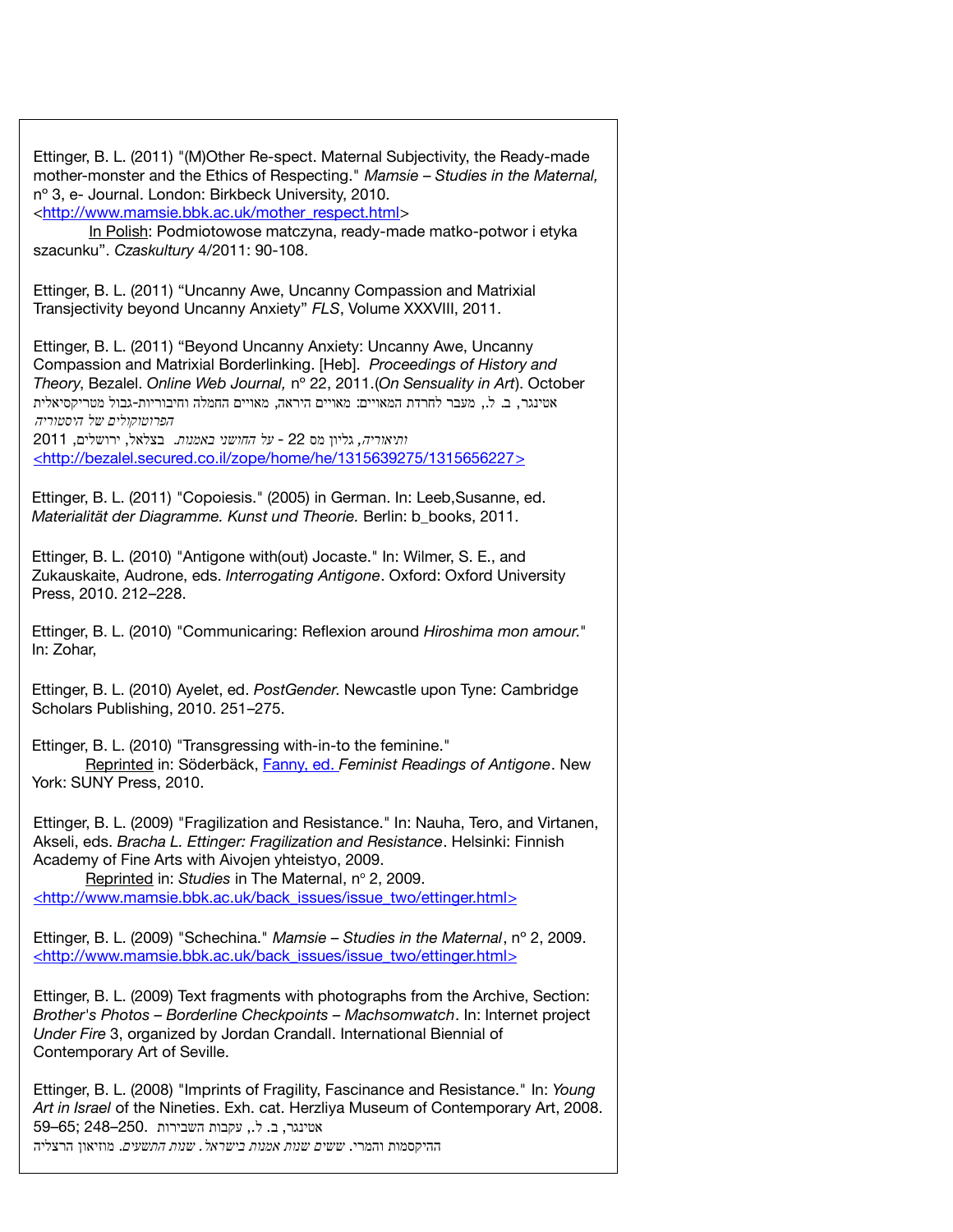Ettinger, B. L. (2007) "Diotima and the Matrixial Transference: Psychoanalytical Encounter-Event as Pregnancy in Beauty." In: Van der Merwe, Chris N., and Viljoen, Hein, eds. *Across the Threshold: Explorations of Liminality in Literature*. New York: Peter Lang & Potchefstroom: Literator, 2007. 105–132.

In French: "Diotime et le transfert matrixiel: L'événement-rencontre psychanalytique comme prégnance dans le beau." Trans. Anne Verougstraete. In: *Communications/medede-lingen,* n° XX, EBP/BSP (l'Ecole Belge de Psychanalyse / Belgische School voor Psychoanalyse), February 2012.

Reprinted in French): S.Hackenberg y Almansa and L. Škof, eds. *Bodily Proximity. Poligrafi, Poligrafi*, Vol. 17, n° 65-66, 2012. [< https://www.yumpu.com/en/document/view/17479979/bodily -](https://www.yumpu.com/en/document/view/17479979/bodily)proximitypoligrafisi/3>

Ettinger, B. L. (2006) "Fascinance. The Woman-to-woman (Girl-to-m/Other) Matrixial Feminine Difference." In: Pollock, Griselda, ed. *Psychoanalysis and the Image*. Oxford: Blackwell, 2006, 60–93.

Ettinger, B. L. (2006) "Art and Healing Matrixial Transference Between the Aesthetical and the Ethical." In: Karjanainen, Tuula, ed. *ARS 06 KIASMA*. Exh. Cat. Helsinki: Kiasma Museum of Contemporary Art, 2006. 68–75; 76–81.

Ettinger, B. L. (2006) "Gaze-and-touching the Not Enough Mother." In: de Zegher, Catherine M., ed. *Eva Hesse Drawing*. NY: The Drawing Center & New Haven: Yale University Press, 2006. 183–213.

Ettinger, B. L. (2006) "Com-passionate Co-response-ability, Initiation in Jointness, and the link x of Matrixial Virtuality." In: Van Loo, Sofie, ed. *Gorge(l). Oppression and Relief in Art*. Antwerp: Royal Museum of Fine Art, 2006. 11–26 (Dutch); 11–32 (English).

Ettinger, B. L. (2006) "Matrixial Trans-subjectivity." *Theory Culture and Society*. Vol. 23 (2–3): 218– 222, 2006.

Ettinger, B. L. (2006) "From Proto-ethical Compassion to Responsibility: Besidedness, and the three Primal Mother-Phantasies of Not-enoughness, Devouring and Abandonment." *Philosophical Studies,* Vol. 2 (Vilnius: Versus, 2006), 100–135. E-Journal version, 2007

Athena: filosofijos studijos, issue: 2 / 2007

― From Proto-Etnical ...> [< http://lkti.lt/athena/pdf/2/100-145.pdf >](http://lkti.lt/athena/pdf/2/100-145.pdf)

In French: "De la compassion proto-éthique à la responsabilité: à-côtéIté et les trois phantasmes maternels originaires de non suffisance, dévoration et abandon." (Traduction Anne Verougstraete). *Communications /mededelingen,* nº 48, EBP/BSP (l'Ecole Belge de Psychanalyse/Belgische School voor Psychoanalyse), juin 2009. 78-96.

Ettinger, B. L. (2005) "Resonance" (2005). In: Pollock, Griselda, and Chare, Nicholas, eds. *The* Sound of Subjectivity. London: Routledge (forthcoming). \

Ettinger, B. L. (2005) Text fragments in: Crandall, Jordan, ed. *Under Fire 2*. Rotterdam: Witte de With, 2005. 80–81.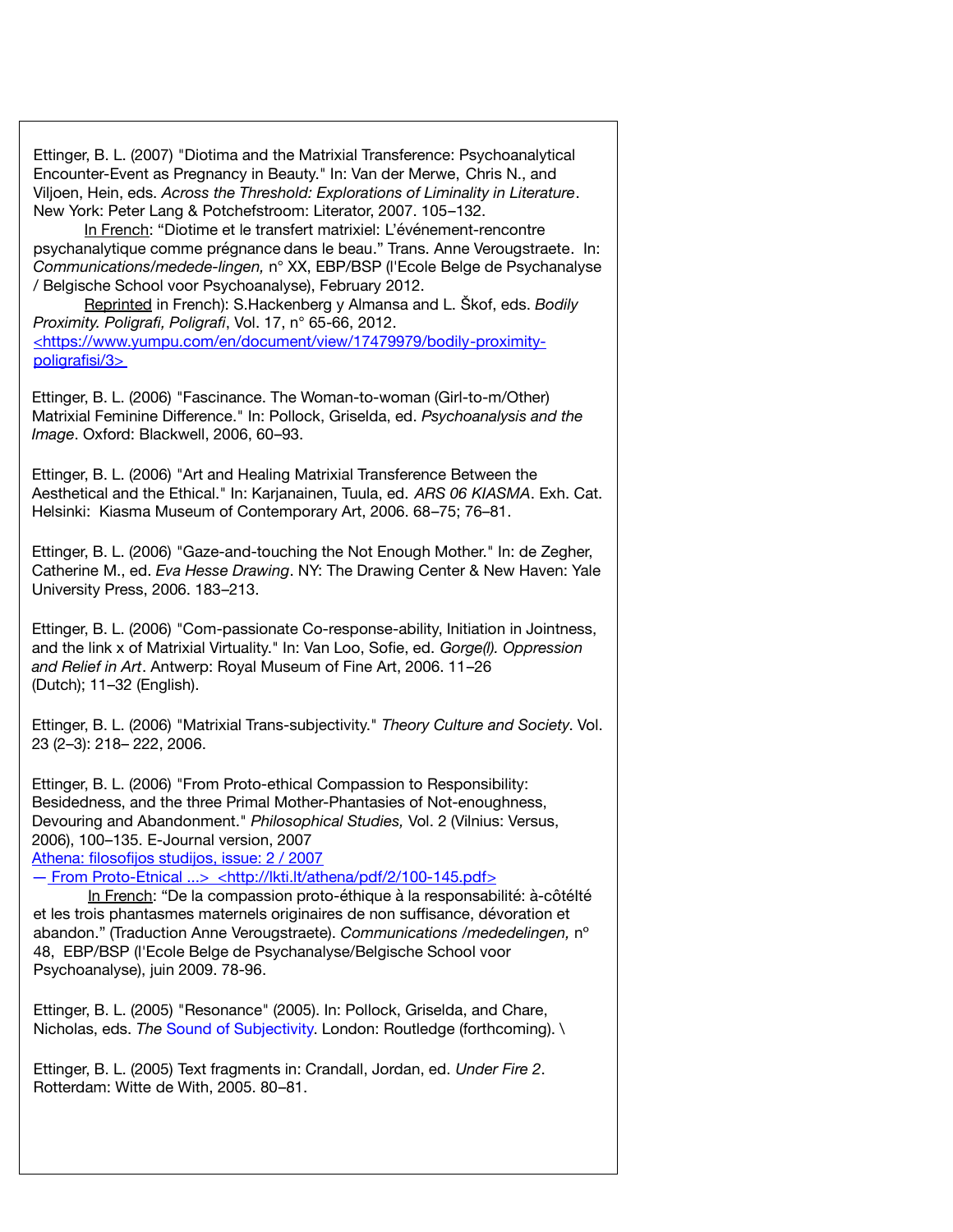Ettinger, B. L. (2005) "The Art-and-Healing Oeuvre." In: de Zegher, Catherine M., and Teicher, Hendel, eds. *3 X Abstraction*. NY: The Drawing Center & New Haven: Yale University Press, 2005. 199–231.

Ettinger, B. L. (2005) "Matrixial Co-poiesis: Trans-subjective Connecting Strings." *Poiesis*. Vol. 7, 2005. <http://www.ephemeraweb.org/journal/5-X/5-Xettinger.pdf>

Ettinger, B. L. (2005) "On the Fascinum – The Freezing and Killing Gaze. And on the Fascinance – The Gaze as Continual Encounter that Evokes a Creative Event" [Heb]. *Proceedings of History and Theory.* Bezalel. Online , אטינגר, ב. ל., ריתוק הקסם (פאסינום) והשהיית ההיקסמות (פאסיננס). הפרוטוקולים Web Journal, של היסטוריה ותיאוריה, גליון מס 1 - קווים מקבילים. בצלאל, ירושלים, 2005 [< http://bezalel.secured.co.il/zope/home/he/1126095346/1127749237 >](http://bezalel.secured.co.il/zope/home/he/1126095346/1127749237)

Ettinger, B. L. (2004) Text fragments in: Crandall, Jordan, ed. *Under Fire 1*. Rotterdam: Witte de With, 2004. 80–81.

Ettinger, B. L. (2004) "Trenzado y escena primitiva del ser-de-a-tres." (Lecture, 7 June 2000). In: Miller, J. A., *Los usos del lapso, Los cursos psicoanaliticos de Jacques-Alain Miller*. (Spanish). Buenos Aires: Paidos, 2004. 466–481.

Ettinger, B. L. (2004) "The 'Uncanny' and the Matrixial object/*objet a* of the Gaze." Text from lecture at conference P–A–P, 1993 (Russian). *Kabinet*, nº 3: 30–61, 2004.

Ettinger, B. L. (2004) "A Coil Withdraws Inside a Coil. Or: Traces of Trauma of the Other Inside the Autistic Kernel." *Poiesis*. Vol. 6: 62–67, 2004.

Ettinger, B. L. (2004) "Weaving a Woman Artist With-in the Matrixial Encounter-Event." *Theory, Culture and Society*. Vol. 21 (1): 69–94, 2004.

Ettinger, B. L. (2003) "Eurydice" Doust, Dariush M., ed. *Aletheia*. Exh. cat. Goteborg: The Art Museum, 2003. 28–30.

Ettinger, B. L. (2003) "Transcryptum." In: Belau, Linda, & Ramadanovic, Peter, eds. *Topologies of Trauma*. NY: The Other Press, 2002. 251–271.

Ettinger, B. L. (2002) "Weaving Trans-Subjective Texture or The Matrixial Sinthome." In: Thurston, Luke, ed. *Re-inventing the Symptom*. NY: The Other Press, 2002. 83–109.

Ettinger, B. L. (2002) "The Weaving of Eros and Death Drive." (Heb). Benyamini, Itzhak, and Zivoni, Idan, eds. *Eved, Hitangout, Adon* (Slave Jouissance Master). אטינגר. ב. ל.. שזירת ארוס ויצר המוות. *עבד התענגות אדוו*. עורכים .27–37 . **Tel Aviv: Resling. 2002. .** . : איציק בנימיני ועידן צבעוני תל אביב הוצאת רסלינג

Ettinger, B. L. (2002) "The Woman-Other Imprinted in the Body." (Heb). *Eved* אטינגר ב ל האחרת החתומה בגוף , . ,. . *עבד התענגות אדון* 137.–89 2002. .*Ibid* ,*Adon Hitangout*

Ettinger, B. L. (2002) "Plaiting and the Primal Scene of Being-in-Severality." *The Almanac of Psychoanalysis,* nº III: 91–110, 2002.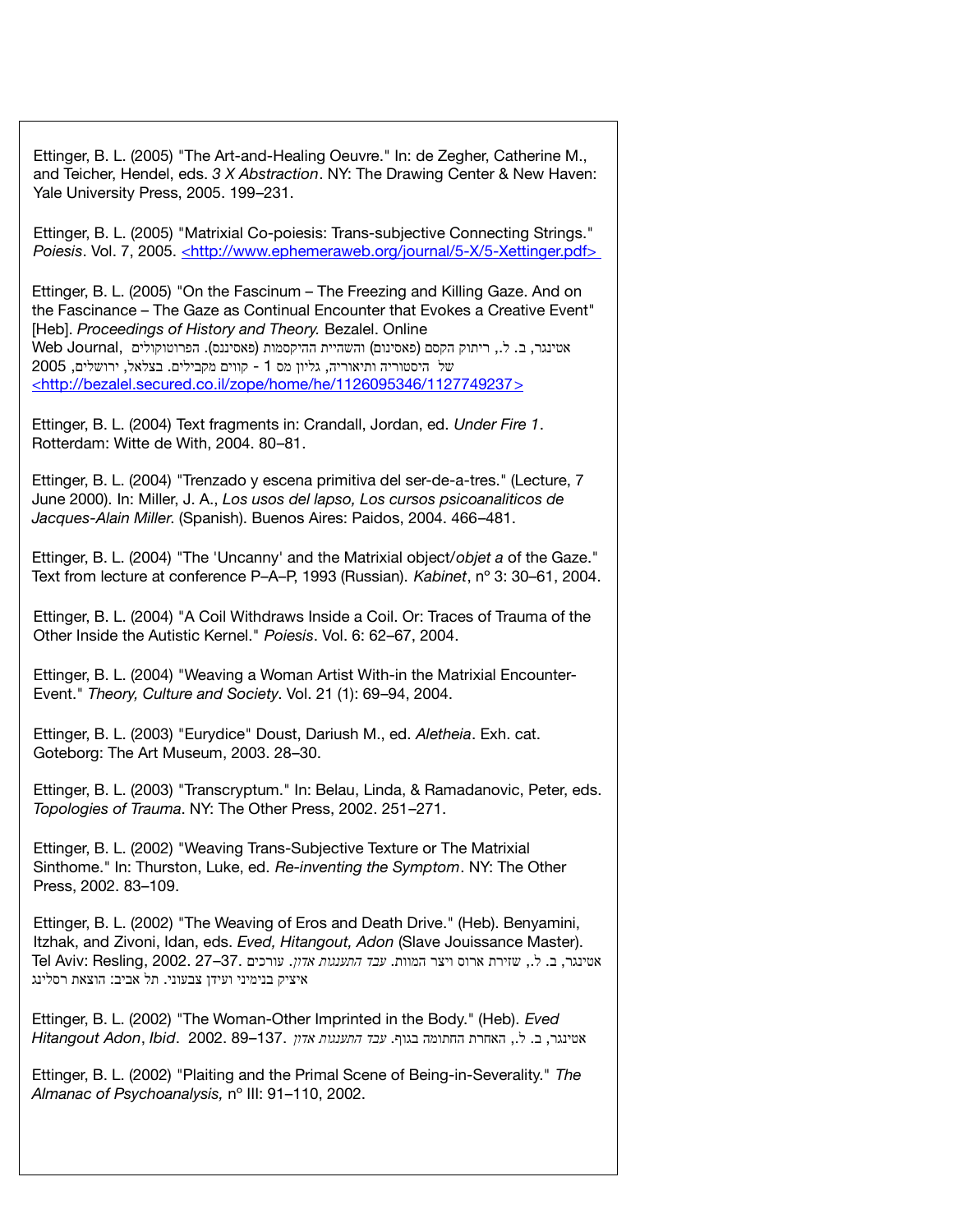Ettinger, B. L. (2002) "Trans-Subjective Transferential Borderspace." In: Mazin, Victor, Tourkina, Olessya, and Seppala, Marketta, eds. *Doctor and Patient. Memory and Amnesia*. Ylojarvi: Pori Art Museum Publications, 1997. 65–78.

Reprinted in: Massumi, Brian, ed. *Deleuze, Guattari and the Philosophy of Expression*.

Reprinted in: *Canadian Review of Comparative Literature*, 24:3, 1997. Reprinted in: Massumi, Brian, ed. A *Shock to Thought*. London and NY: Routledge, 2002. 215–239.

Ettinger, B. L. (2001) Image by B. L. E., poem by Hollander, Benjamin. *Lévinas and the Police*. Lim. ed. Chax Press, 2001.

Ettinger, B. L. (2001) "Alguna-Cosa, Algun-Suceso y Algun-Encuentro entre el Synthome y el Sintoma." *La Collecion Prinzhorn: Trazos sobre et bloc magico*. Museo d'Art Contemporani de Barcelona (MACBA), 2001. 13–40.

Reprinted as "Alguna-Cosa, Algun-Esdeveniment i Algun-Encontre entre el Sinthomei el Simptoma." *La Colleccion Prinzhorn: Traces sobre el bloc magic*. Museo d'Art Contemporani de Barcelona (MACBA), 2001. 13–40.

Ettinger, B. L. (2001) "Wit(h)nessing Trauma and the Matrixial Gaze: From Phantasm to Trauma, from Phallic Structure to Matrixial Sphere." *Parallax* 21. Vol. 7, nº 4: 89–114, 2001.

Ettinger, B. L. (2001) "Matrixial Gaze and Screen: Other than Phallic and Beyond the Late Lacan." In: Doyle, Laura, ed. *Bodies of Resistance*. Evanston, Illinois: Northwestern University Press, 2001. 103–143.

Ettinger, B. L. (2001) "Transcryptum: Memory Tracing in/for/with the Other."/"Transcryptum: Produire les traces mnésiques dans/pour/avec l'Autre." In: Bosse, Laurence, Christov-Bakargiev, Carolyn, and Obrist, Hans-Ulrich, eds. *La Ville, le Jardin, la Mémoire* (English/French). Rome: Villa Medici publication, 1999, 117–135.

Reprinted in: *Drawing Papers,* nº 2001. 117–122.

Ettinger, B. L. (2001) "The Red Cow Effect." In: Steyn, Juliet, ed. *Beautiful Translation. Act 2*. London: Pluto Press, 1996, 82–119.

Reprinted in: Howe, Mica, Aguiar, Sarah A., eds. *He Said, She Says*. Fairleigh: Dickinson University Press & London: Associated University Press, 2001. 57–88.

Ettinger, B. L. (2000) Texts in: Scholder, Amy, and Crandall, Jordan, eds. *INTERACTION:* Artistic Practice in the Network. New York: Eyebeam & D.A.P., 2000. 89–94, 97, 98, 111.

Ettinger, B. L. (2000)"Some-Thing, some-Event and some-Encounter between Sinthome and Symptom." In: *The Prinzhorn Collection: Traces Upon the Wunderblock. Drawing Papers*, nº 7: 61–75. NY: The Drawing Center, 2000.

Ettinger, B. L. (2000) "Art as the Transport-Station of Trauma." In: *Bracha Lichtenberg Ettinger:* Artworking 1985*–1999.* Ghent-Amsterdam: Ludion & Brussels: BOZAR – Palais des Beaux-Arts, 2000. 91–115.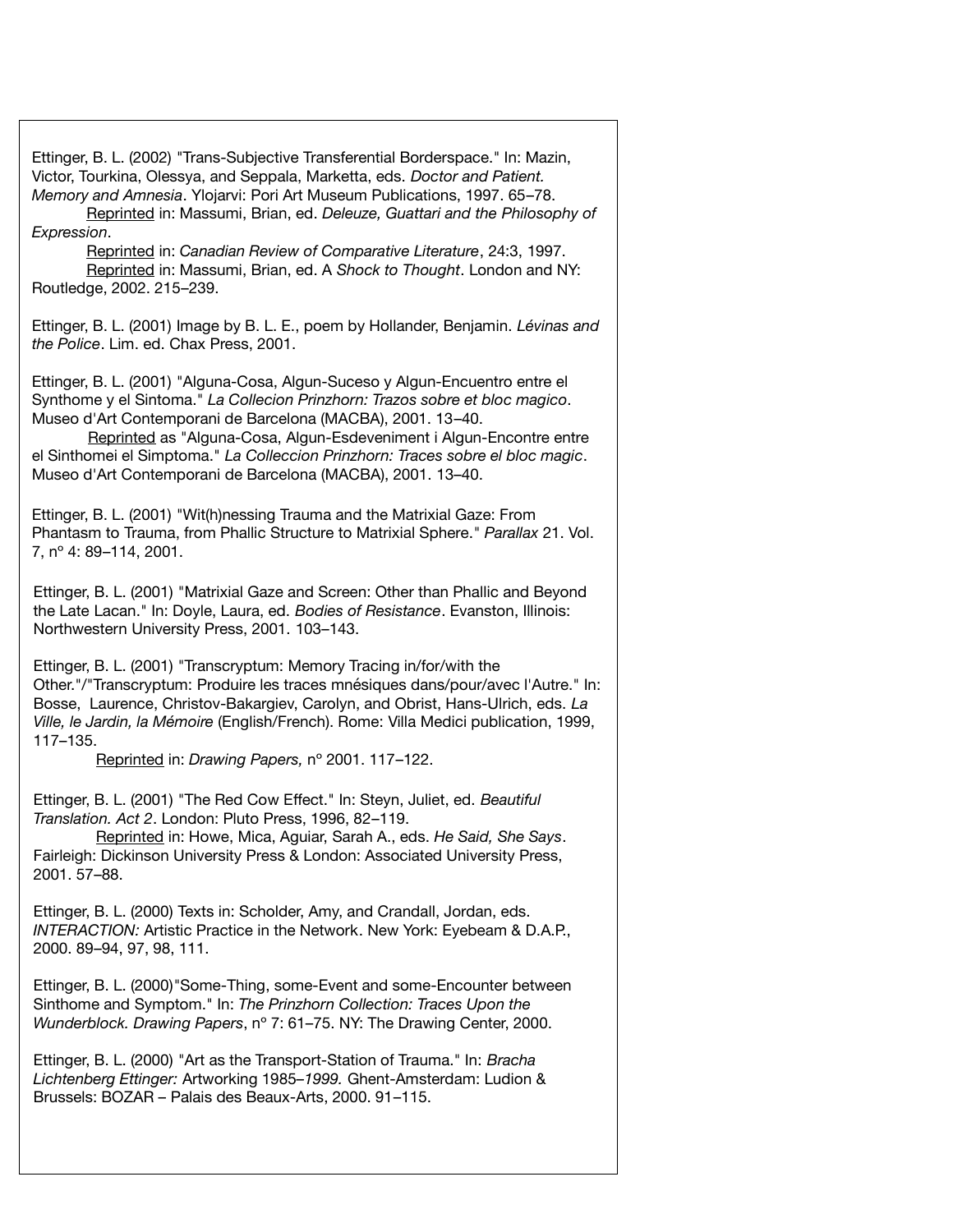| Ettinger, B. L. (2000) "Transgressing with-in-to the feminine." In: Florence, Penny,<br>Foster, Nicola, eds. Women's Philosophy Review, nº 25: 56-85, 2000.<br>Reprinted in: Florence, Penny, Foster, Nicola, eds. Differential Aesthetics.<br>London: Ashgate, 2000. 183-210.                                                                     |
|----------------------------------------------------------------------------------------------------------------------------------------------------------------------------------------------------------------------------------------------------------------------------------------------------------------------------------------------------|
| Ettinger, B. L. (2000) "La Rencontre-événement matrixielle." (French). Les<br>féminins. Barca! nº 14: 29-46, 2000.                                                                                                                                                                                                                                 |
| Ettinger, B. L. (2000) "Feminine Borderlinking." In: The Almanac of<br>Psychoanalysis, nº II: 152-169, 2000.                                                                                                                                                                                                                                       |
| Ettinger, B. L. (1999) "Transgressing with-in-to the feminine." In: Van Damme, C. &<br>Vandepitte, F., eds. Leonardo's Glimlach. Ghent: Academia Press, 1999. 133-154.                                                                                                                                                                             |
| Ettinger, B. L. (1999) "Art as the Transport-Station of Trauma." Plastica, nº 3: 35-<br>43 (Heb), 1999. 1999, 3 מות כתחנת המעבר של הטראומה. פלסטיקה מס' 3, 1999. 1999                                                                                                                                                                              |
| Ettinger, B. L. (1999) "Matrixial Co/in-habit(u)ating." Practices of Procrastination.<br>Parallax, nº 10 (Vol. 5, nº 1): 89-98, 1999.                                                                                                                                                                                                              |
| Ettinger, B. L. (1999) "Matrixial Gaze and Screen." PS. Vol. 2, nº 1: 3-39, 1999.                                                                                                                                                                                                                                                                  |
| Ettinger, B. L. (1999) "Re-in/di-fuse." Multimedia text and image project. Other<br>Voices. Vol. 1, nº 3, 1999. E-journal at:<br><http: 1.3="" brachale="" index.html="" www.othervoices.org=""></http:>                                                                                                                                           |
| Ettinger, B. L. (1998) "Trauma and Beauty." Resling, nº 5: 21-30 (Heb), 1998.<br>In French: Barca! nº 11: 31-43, 1998.<br>Reprinted: n.paradoxa, nº 3: 15-23 (English), 1999.<br>Reprinted revised in: Soleim, Kjell R., ed. Fatal Women (Journal of the<br>Center for Women's and Gender Research. Vol. 11: 115-128), Bergen University,<br>1999. |
| Ettinger, B. L. (1998) "Wit(h)nessing Trauma and the Gaze." In: Vandenbroeck,<br>P., Vanderlinden B., and Vanderlinden, Barbara, eds. The Fascinating Face of<br>Flanders. Through Art and Society (English, Portuguese, Flemish). Stad<br>Antwerpen, 1998. 124-144.                                                                               |
| Ettinger, B. L. (1998) "Matrixial Gaze and Screen." Studio, nº 99: 36-45 (Heb),<br>אטינגר,ב. ל., מבט ומסך נטריקסיאלים, סטודיו גליון 1998. 99                                                                                                                                                                                                       |
| Ettinger, B. L. (1998) "Working Notes Towards Transcryptum." In: 3T - Tidsskrift<br>for Teori og Teater, nº 9, Bergen, 1998.                                                                                                                                                                                                                       |
| אטינגר, ב. ל., טראומה ויופי: טרנס-סובייקטיביות באמנות. רסלינג 5 (1998) .Ettinger, B. L.<br><http: et="" id="" issue.asp?issue="" ktav="" www.resling.co.il=""><br/><www.resling.co.il 52.doc="" article="" issue="" pdfs=""></www.resling.co.il></http:>                                                                                           |
| Ettinger, B. L. (1998) "Supplementary Jouissance." In: The Almanac of<br>Psychoanalysis, nº l: 162-176, 1998.                                                                                                                                                                                                                                      |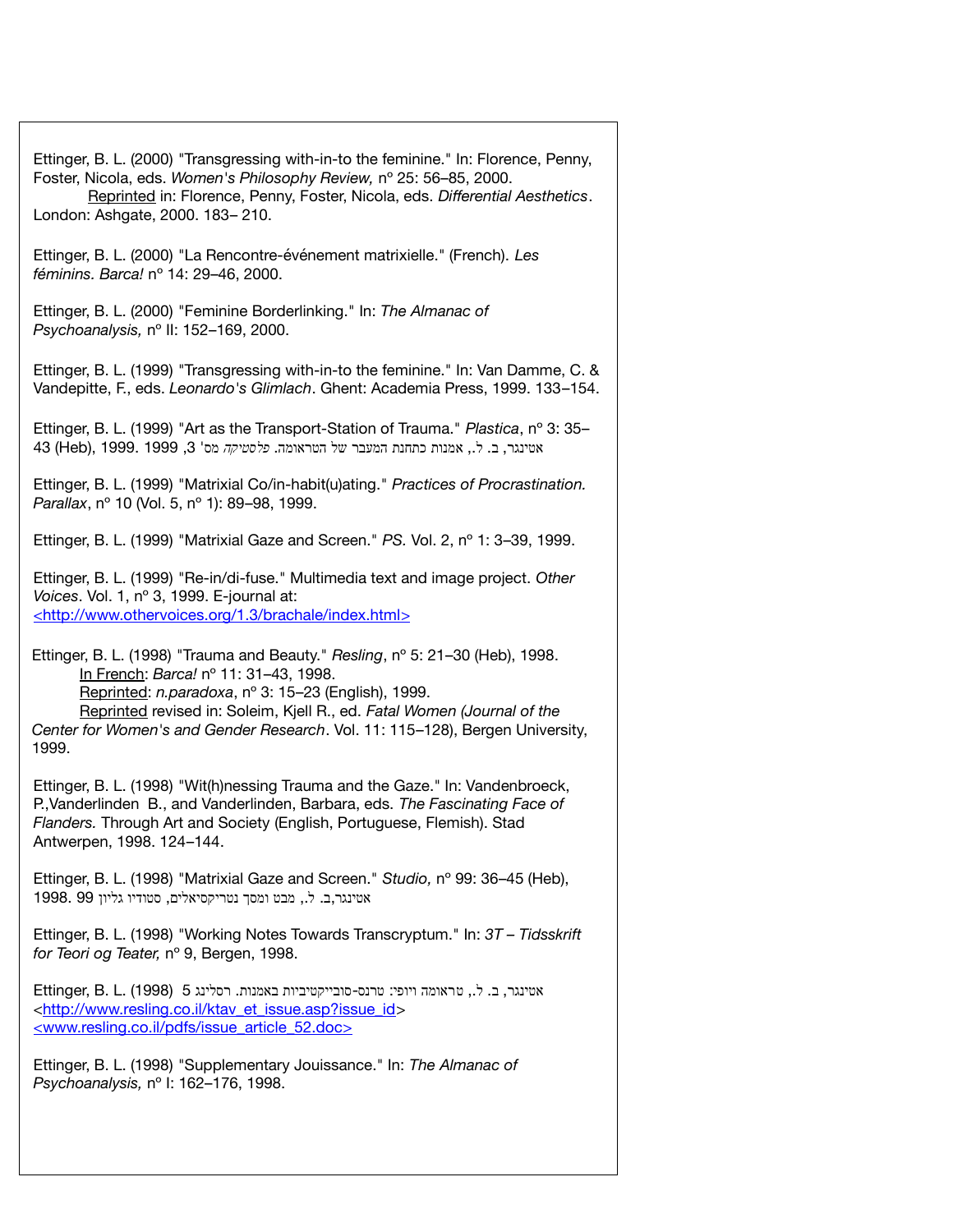| Ettinger, B. L. (1997) "The 'Heimliche'. Home-affect and co/in-habit(u)ation." In:<br>Crandall. J., Easterling, K., eds. Suspension. Kassel: Documenta X and Munich:<br>Schellmann, 1997.<br><http: 0365.html="" documenta="" www.thing.net="" ~xaf=""><br/>In French: "Le "heimliche". Affect "chez soi" et co-habit(u)ation<br/>Matrixielle." Verso, nº 8: 17-18, 1997.</http:> |
|-----------------------------------------------------------------------------------------------------------------------------------------------------------------------------------------------------------------------------------------------------------------------------------------------------------------------------------------------------------------------------------|
| Ettinger, B. L. (1997) "The Feminine/Prenatal Weaving in the Matrixial Subjectivity-<br>as-Encounter." Psychoanalytic Dialogues. Vol. VII (3): 363-405, 1997.                                                                                                                                                                                                                     |
| Ettinger, B. L. (1997) "Reply to Commentary." Psychoanalytic Dialogues. Ibid. Vol.<br>VII (3): 423-429, 1997.                                                                                                                                                                                                                                                                     |
| Ettinger, B. L. (1996) "Metramorphic Borderlinks and Matrixial Borderspace." In:<br>Welchman, John, ed. Rethinking Borders. Minnesota: Minnesota University Press,<br>1996. 125-159.                                                                                                                                                                                              |
| Ettinger, B. L. (1996) "The With-in-Visible Screen." In: de Zegher, Catherine M, ed.<br>Inside the Visible. Boston: The Institute of Contemporary Art/Cambridge and<br>London: MIT Press, 1996. 89-113.                                                                                                                                                                           |
| Ettinger, B. L. (1995) "Woman as Objet a Between Phantasy and Art." In:<br>Benjamin, A., ed. Complexity. Journal of Philosophy and the Visual Arts, nº 6: 56-<br>77, 1995.                                                                                                                                                                                                        |
| Ettinger, B. L. (1995) "Criticism is Rumour." Studio, nº 66 (Heb), Nov. 1995.                                                                                                                                                                                                                                                                                                     |
| Ettinger, B. L. (1994) "The Becoming Threshold of Matrixial Borderlines." In:<br>Robertson et al, eds. Travelers' Tales: Narratives of Home and Displacement.<br>London: Routledge, 1994, 38-62.                                                                                                                                                                                  |
| Ettinger, B. L. (1994) "Halal(a) - Lapsus. Carnets 1989-1992." Athanor, nº 5: 34-<br>42, 1994.                                                                                                                                                                                                                                                                                    |
| Ettinger, B. L. (1994) "The almost-missed encounters as eroticized aerials of the<br>Psyche." Third Text, nº 28-29: 47-60, 1994.                                                                                                                                                                                                                                                  |
| Ettinger, B. L. (1994) "Matrix: Beyond the Phallus." Women's Art Magazine, nº 54:<br>12-15, 1994.                                                                                                                                                                                                                                                                                 |
| Ettinger, B. L. (1994) "Introduction to the Matrix." Women's Art Magazine, n° 56,<br>1994.                                                                                                                                                                                                                                                                                        |
| Ettinger, B. L. (1993) "Woman-Other-Thing: A Matrixial Touch." Elliott, David, and<br>Ferris, Pamela, eds. Matrix - Borderlines. Exh. cat. Oxford: MOMA, 1993. 11-18.                                                                                                                                                                                                             |
| Ettinger, B. L. (1993) Notebook fragments (Russian). Matrix. Exh. cat. Saint<br>Petersburg: The Russian Museum of Ethnography, 1993.                                                                                                                                                                                                                                              |
|                                                                                                                                                                                                                                                                                                                                                                                   |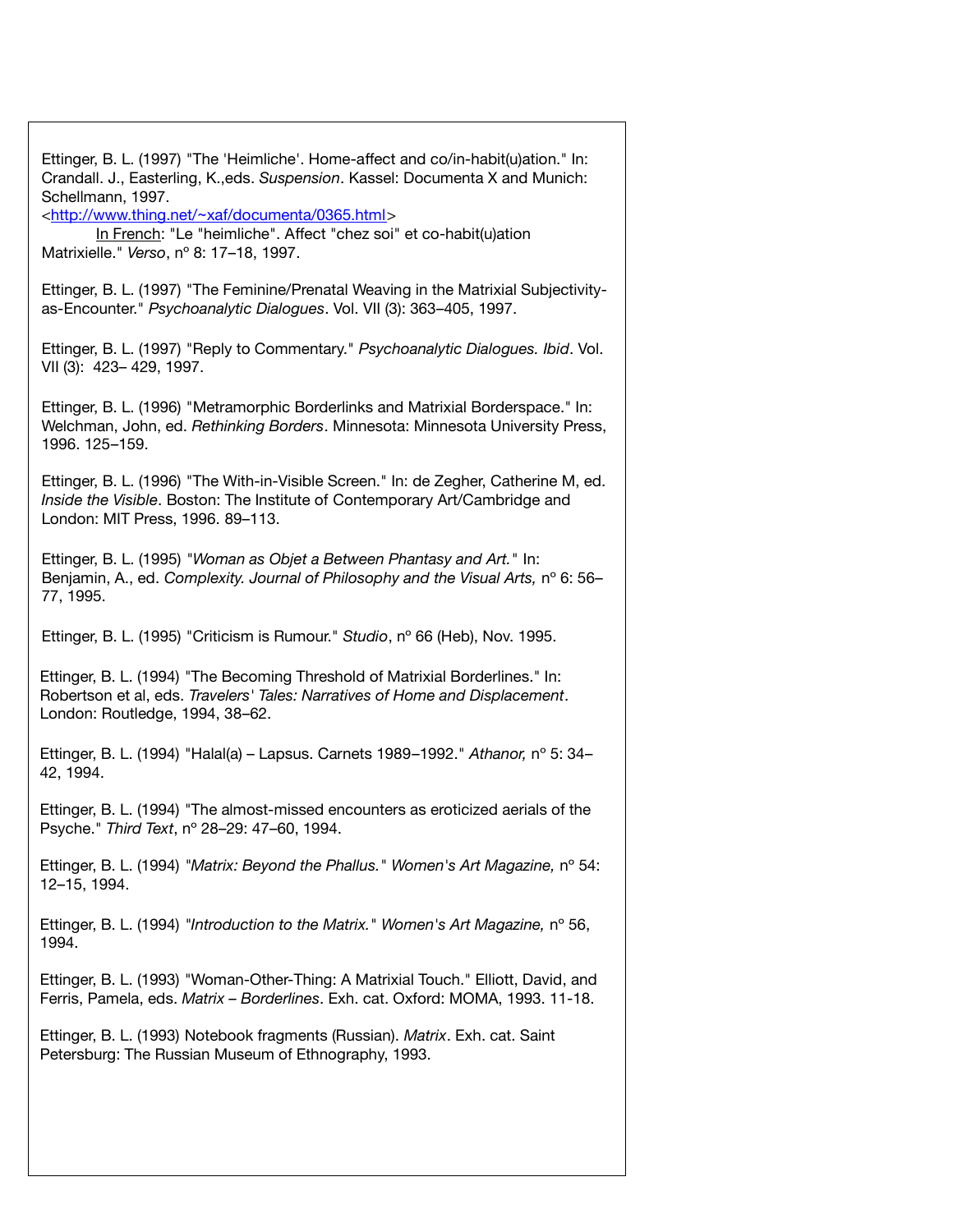Ettinger, B. L. (1993) "Matrix und Metramorphosis." In: Baumgart, Silvia, Hrsg. *Denkräume. Zwischen Kunst und* Wissenschaft. Berlin: Reimer, 1993. 372–394. Ettinger, B. L. (1993) "L'invisible intérieur" (Fragments from Notebooks (Carnets) 1985–1989). *Athanor*, nº 4: 43–45, 1993. Ettinger, B. L. (1993) "On the Matrix, on Feminine Sexuality and One or Two Things I wanted to say about Dora." *Sihot.* Vol. VII, nº 3: 175–183 (Heb), 1993. אטינגר, ב. ל., על המטריקס על המיניות הנשית, ועל עוד דבר או שניים שרציתי לומר על דורה, שיח*ות כרך*  $3-1$ Ettinger, B. L. (1993) Notebook fragments and images (Heb). In: *Alpayim,* nº 7: 82– אטינגר, ב. ל., הדמוי של מקרי גבול. קטעי יומן ורישומים, אלפיים 7 1993. (Heb) Ettinger, B. L. (1992) *Matrix. Carnets 1985–1989 (fragments)*. In: *Chimères*, nº 16: I–XXIV, June 1992. Reprinted by Paris: BLE Atelier. Ettinger, B. L. (1992) "Private language" (Notebook fragments, Heb). *Studio*, nº 32: , אטינגר, ב. ל., שפה פרטית: מטריקס ומטרמורפוזה, סטודיו 18, April 1992. 32 Ettinger, B. L. (1992) In Praise of the Phallus and the Matrix." *Studio*, nº 32: 19 (Heb), אטינגר, ב. ל., שבחי הפאלוס והמטריקס, סטודיו 32 ו Ettinger, B. L. (1992) "Matrix and Metramorphosis." In: *Differences*. Vol. 4, nº 3, 1992. Ettinger, B. L. (1991) *Métramorphose.* Exhibition doc. (with lim. ed. signed, numbered and dated n<sup>os</sup> 1–24 - original drawing). Saint-Raphaël: Centre Régional Art Présent, 1991. Ettinger, B., Telerand, A., Kronenberg, Y., and Gaoni, B. (1991) "Verbal Hallucinations in Psychotic Patients." *Israel Journal of Psychiatry* 28 (2): 39–49, 1991. Ettinger, B. L. (1990) "The Woman doesn't Exist and doesn't Signify Anything." Exhibition catalogue *Feminine* Presence (Heb). Tel Aviv Museum of Art, 1990, אטינגר ב ל האשה איננה קיימת ואינה מסמנת כלום קטלוג , . ,. , *הנוכחות הנשית .* מוזיאון תל אביב לאמנות. 1990: 30-45. Ettinger, B. L. (1990) "Introduction to the Study of the Writings of J. Lacan, and to the Issue of 'Who is an Analyst' (part 5)." (Heb). *Sihot.* Vol. IV, nº 3: 212–216, June 1990. אטינגר, ב. ל., מבוא לעיון בכתבי ז'ק לאקאן ושאלת 'מיהו אנליטיקאי? חלק ה׳ *שיחות כרך* ד 3- יוני , 1990 Ettinger, B. L. (1990) "Introduction to the Study of the Writings of J. Lacan, and to the Issue of 'Who is an Analyst' (part 4)." (Heb). *Sihot.* Vol. IV, nº 2: 136–138, March 1990. אטינגר, ב. ל., מבוא לעיון בכתבי ז'ק לאקאן ושאלת 'מיהו אנליטיקאי? חלק ד׳ *שיחות כרך* ד 2- מרץ , 1990 Ettinger, B. L. (1990) "The woman is only, also, not yet, maybe." Culture &

אטינגר ב ל האשה היא רק גם עוד לא , . ,. , , , 1990. July 20 ,)Heb(*arets'Ha* ,section literature אולי. *הארץ תרבות וספרות , 20 יולי*